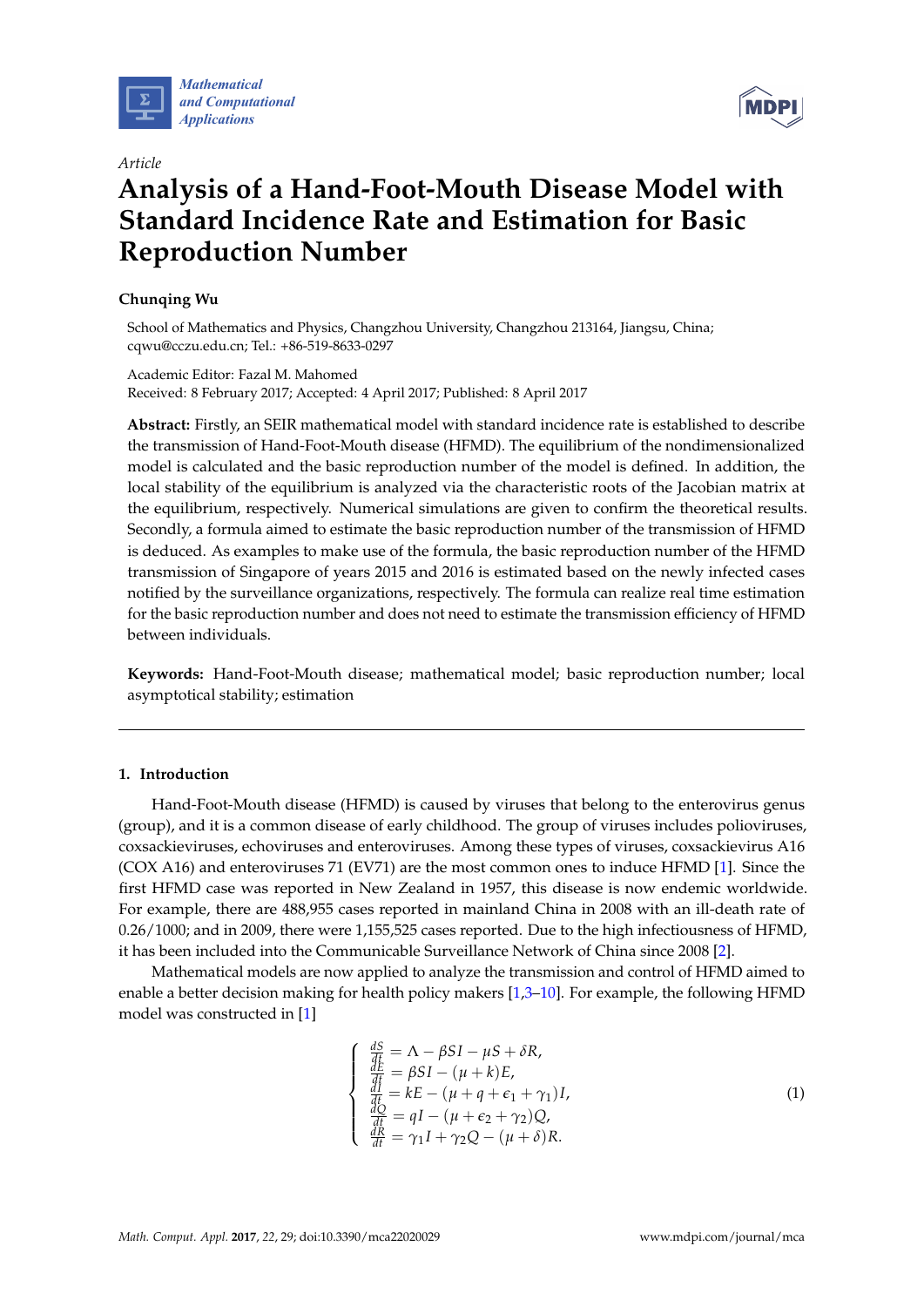and the model

$$
\begin{cases}\n\frac{dS}{dt} = \alpha N - \frac{(\beta_a + \beta_s)SI}{N} - \mu S, \\
\frac{dE}{dt} = \frac{\beta_a SI}{N} - (\mu + \lambda)E, \\
\frac{dI}{dt} = \frac{\beta_s SI}{N} - (\mu + \lambda)I, \\
\frac{dR}{dt} = \lambda (E + I) - \mu R,\n\end{cases}
$$
\n(2)

was established in [\[7\]](#page-9-4). In Models (1) and (2), the variable *S*, *E*, *I*, *R*, *Q* means the number of the susceptible, the exposed, the infective, the recovered, the quarantined individuals, respectively. The basic reproduction number, the local and global stability of the equilibrium, and the optimal control of Model (1) were analyzed in [\[1\]](#page-9-0). We note that only numerical simulations were given in [\[7\]](#page-9-4) to analyze the transmission of HFMD.

The bilinear incidence rate was adopted in Model (1), while the standard incidence rate was introduced in Model (2). For infectious disease models to describe the transmission among individuals in a heterogeneous environment, the standard incidence rate is more reasonable [\[11\]](#page-9-5). Motivated by this, in this paper, we will establish a mathematical model with standard incidence rate to describe the transmission of HFMD diseases, and give the definition of the basic reproduction number of the model. Moreover, we will analyze the local stability of the equilibrium.

The basic reproduction number is related to the severity of communicable diseases. Usually, the disease is more urgent when the disease has a larger basic reproduction number. Different control measures are taken based on the severity of the disease that can be quantified by its basic reproduction number. Hence, the problem of how to estimate the value of the basic reproduction number during the prevalence of a disease with observable data received more and more attention [\[12](#page-9-6)[,13\]](#page-9-7). The other aim of this paper is to provide a formula (method) to estimate the value of basic reproduction number of HFMD during its prevalence.

The paper is organized as follows. In Section [2,](#page-1-0) we give the HFMD transmission model between individuals with standard incidence rate. The basic reproduction number of the model is defined and the stability of the equilibrium of the model is analyzed. Numerical simulations are given to verify the theoretical results. In Section [3,](#page-5-0) we deduce a formula to estimate the basic reproduction number and further this formula is applied to the transmission of HFMD in Singapore of years 2015 and 2016. Both yearly and real time estimation for the basic reproduction number are estimated. Brief discussions are given in the last section.

# <span id="page-1-0"></span>**2. Mathematical Model and Analysis**

#### *2.1. The Model*

In this section, we first establish the following model with a standard incidence rate in light of Models (1) and (2)

$$
\begin{cases}\n\frac{dS}{dt} = b - \frac{\beta SI}{N} - \mu S + \delta R, \\
\frac{dE}{dt} = \frac{\beta SI}{N} - (\mu + \sigma) E, \\
\frac{dI}{dt} = \sigma E - (\mu + \gamma) I, \\
\frac{dR}{dt} = \gamma I - (\mu + \delta) R.\n\end{cases}
$$
\n(3)

The biological implications of the parameters and variables of Model (3) are listed in Table [1.](#page-2-0) With the biological background of Model (3) concerned, it is natural to suppose that all the parameters of Model (3) are positive.

Since  $N = S + E + I + R$ , Model (3) can be rewritten as the following model

$$
\begin{cases}\n\frac{dS}{dt} = b - \frac{\beta SI}{N} - \mu S + \delta (N - S - E - I), \n\frac{dE}{dt} = \frac{\beta SI}{N} - (\mu + \sigma)E, \n\frac{dI}{dt} = \sigma E - (\mu + \gamma)I, \n\frac{dN}{dt} = b - \mu N.\n\end{cases}
$$
\n(4)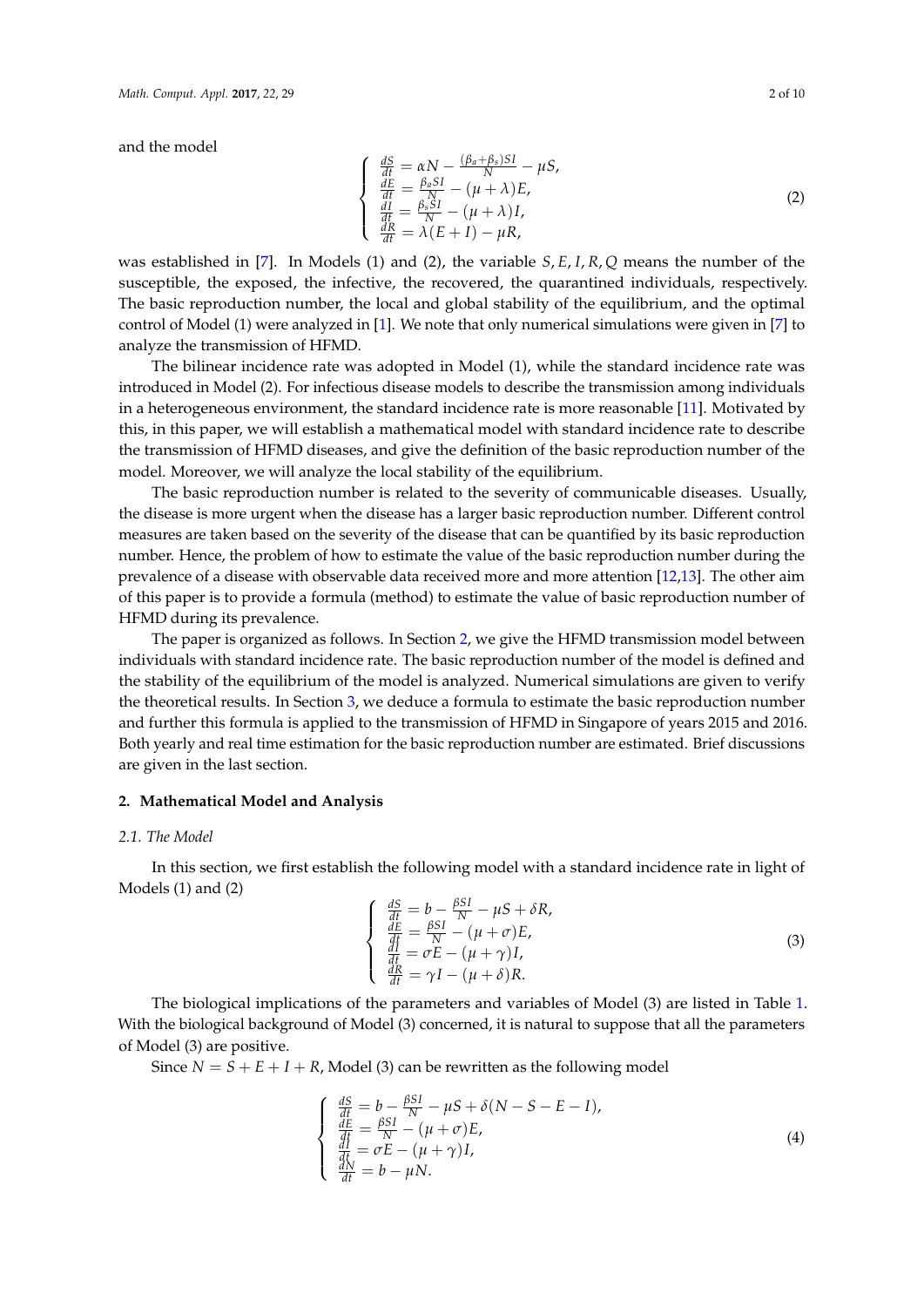We further introduce the following transformations of variables

$$
s = \frac{S}{b/\mu}, e = \frac{E}{b/\mu}, i = \frac{I}{b/\mu}, n = \frac{N}{b/\mu},
$$

hence, Model (4) is transformed to the following nondimensionalized model

$$
\begin{cases}\n\frac{ds}{dt} = \mu - \frac{\beta si}{n} - \mu s + \delta (n - s - e - i),\n\frac{de}{dt} = \frac{\beta si}{n} - (\mu + \sigma)e,\n\frac{di}{dt} = \sigma e - (\mu + \gamma)i,\n\frac{dn}{dt} = \mu - \mu N.\n\end{cases}
$$
\n(5)

**Table 1.** The biological implications of the parameters and variables of Model (3).

<span id="page-2-0"></span>

| Parameter or Variable | <b>Biological Implications</b>                 | Value         |
|-----------------------|------------------------------------------------|---------------|
| S                     | number of susceptible individuals              | variable      |
| E                     | number of exposed individuals                  | variable      |
|                       | number of infective individuals                | variable      |
| R                     | number of recovered individuals                | variable      |
| N                     | total number of individuals, $= S + E + I + R$ | variable      |
| b                     | recruitment rate                               | demographical |
| В                     | transmission efficiency rate                   | estimated     |
| μ                     | natural death rate                             | demographical |
| δ                     | loss of immunity rate                          | $0.07$ [1,4]  |
| $1/\sigma$            | latent duration                                | estimated     |
| $\gamma$              | recovery rate                                  | estimated     |

It is clear that the solutions of Model (5) with nonnegative initial values remain nonnegative for all  $t > 0$ . Moreover, we define the basic reproduction number  $R_0$  of Model (5) as

$$
R_0 = \frac{\beta \sigma}{(\gamma + \mu)(\sigma + \mu)}.
$$
\n(6)

We have the following results on the existence of equilibrium for Model (5), which can be obtained via direct computation, we omit the details.

**Theorem 1.** *(i)* If  $R_0 \leq 1$ , then Model (5) has only a disease free equilibrium  $E_0(s_0, e_0, i_0, n_0)$  which satisfy  $s_0 = 1, e_0 = 0, i_0 = 0, n_0 = 1$ ; (ii) If  $R_0 > 1$ , then Model (5) has a positive equilibrium  $E^*(s^*, e^*, i^*, n^*)$  and *the disease free equilibrium E*0*, where*

$$
s^* = \frac{1}{R_0}, e^* = \frac{(\gamma + \mu)(\mu + \delta)(R_0 - 1)}{\sigma(\beta + \frac{\beta\sigma\delta}{\sigma + \mu} + R_0\delta)}, i^* = \frac{(\mu + \delta)(R_0 - 1)}{\beta + \frac{\beta\sigma\delta}{\sigma + \mu} + R_0\delta}, n^* = 1.
$$
 (7)

## *2.2. Local Stability Analysis*

In this part, we will analyze the local asymptotical stability of the disease free equilibrium  $E_0$ and the positive equilibrium *E*\* of Model (5). The method used is to analyze the sign of the real parts of characteristic roots of the Jacobian matrix at the corresponding equilibrium. If the real parts of all the characteristic roots of the Jacobian matrix are negative, then the respective equilibrium is locally asymptotically stable; if there is a characteristic root of the Jacobian matrix that has positive real part, then the respect equilibrium is not stable [\[1\]](#page-9-0). To obtain the sign of the characteristic roots of a matrix, the Routh-Hurwitz criteria are often applied [\[11\]](#page-9-5).

Denote the right side of each equation of Model (5) as *f*1, *f*2, *f*3, *f*4, respectively. The Jacobian matrix of Model (5) is as follows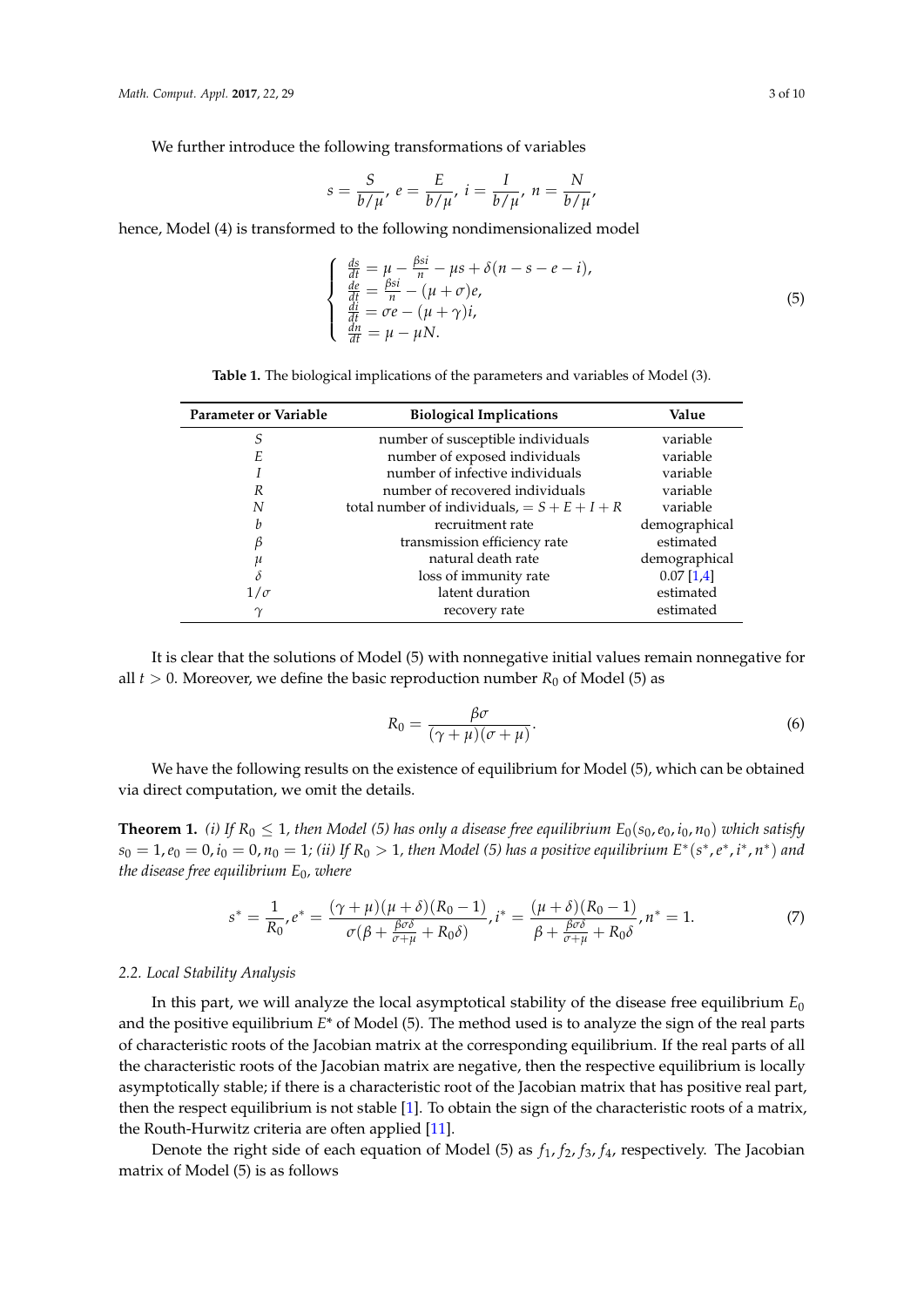$$
\mathbf{J} = \begin{pmatrix} \frac{\partial f_1}{\partial s} & \frac{\partial f_1}{\partial e} & \frac{\partial f_1}{\partial u} & \frac{\partial f_1}{\partial u} \\ \frac{\partial f_2}{\partial s} & \frac{\partial f_2}{\partial e} & \frac{\partial f_2}{\partial i} & \frac{\partial f_2}{\partial u} \\ \frac{\partial f_3}{\partial s} & \frac{\partial f_3}{\partial e} & \frac{\partial f_3}{\partial i} & \frac{\partial f_3}{\partial u} \\ \frac{\partial f_4}{\partial s} & \frac{\partial f_4}{\partial e} & \frac{\partial f_4}{\partial i} & \frac{\partial f_4}{\partial u} \end{pmatrix} = \begin{pmatrix} -\frac{\beta si}{n} - \mu - \delta & -\delta & -\frac{\beta si}{n} - \delta & \frac{\beta si}{n^2} \\ \frac{\beta si}{n} & -(\mu + \sigma) & \frac{\beta s}{n} & -\frac{\beta si}{n^2} \\ 0 & \sigma & -(\gamma + \mu) & 0 \\ 0 & 0 & 0 & -\mu \end{pmatrix}
$$
(8)

**Theorem 2.** If  $R_0 < 1$ , then the disease free equilibrium  $E_0$  is locally asymptotically stable; If  $R_0 > 1$ , then the *disease free equilibrium E*<sup>0</sup> *is unstable.*

**Proof.** In view of Equation (8), the Jacobian matrix,  $J(E_0)$ , at the disease free equilibrium  $E_0$  is

$$
\mathbf{J}(E_0) = \begin{pmatrix} -\mu - \delta & -\mu & -\beta - \delta & 0 \\ 0 & -(\sigma + \mu) & \beta & 0 \\ 0 & \sigma & -(\gamma + \mu) & 0 \\ 0 & 0 & 0 & -\mu \end{pmatrix}
$$

Hence, the characteristic equation of  $J(E_0)$  is

$$
|\lambda \mathbf{I} - \mathbf{J}(E_0)| = (\lambda + \mu)(\lambda + \mu + \delta)\{\lambda^2 + [(\sigma + \mu) + (\gamma + \mu)]\lambda + (\sigma + \mu)(\gamma + \mu) - \beta\sigma\} = 0,\tag{9}
$$

where **I** is the unity matrix. From Equation (9), it is clear that the two characteristic roots of  $J(E_0)$  is  $\lambda_1 = -\mu$ ,  $\lambda_2 = -(\mu + \delta)$ , that are both negative. The other two characteristic roots are determined by the following equation

$$
\lambda^2 + [(\sigma + \mu) + (\gamma + \mu)]\lambda + (\sigma + \mu)(\gamma + \mu) - \beta\sigma = 0.
$$
 (10)

If we denote the two roots of (10) as  $\lambda_3$ ,  $\lambda_4$ , respectively, then

$$
\lambda_3 + \lambda_4 = -[(\sigma + \mu) + (\gamma + \mu)] < 0,\tag{11}
$$

$$
\lambda_3 \lambda_4 = (\sigma + \mu)(\gamma + \mu) - \beta \sigma. \tag{12}
$$

.

From Equation (6), the definition of  $R_0$ , we have  $\lambda_3 \lambda_4 > 0$  provided that  $R_0 < 1$ . Thus, the real parts of  $\lambda_3$  and  $\lambda_4$  are both negative. From above, all the roots of Equation (9) have negative real parts if  $R_0$  < 1. It follows that the disease free equilibrium  $E_0$  is locally asymptotically stable if  $R_0$  < 1.

If  $R_0 > 1$ , then  $(\sigma + \mu)(\gamma + \mu) - \beta \sigma < 0$ . Consider the function

$$
F(\lambda) = \lambda^2 + [(\sigma + \mu) + (\gamma + \mu)]\lambda + (\sigma + \mu)(\gamma + \mu) - \beta\sigma,
$$

we have  $F(0) = (\sigma + \mu)(\gamma + \mu) - \beta \sigma < 0$  and  $\lim_{\lambda \to +\infty} F(\lambda) = +\infty$ . Therefore, there is a positive root of *F*( $\lambda$ ). That is, there is characteristic root with positive real part for **J**( $E_0$ ) if  $R_0 > 1$ , hence, the disease free equilibrium  $E_0$  is unstable when  $R_0 > 1$ .  $\Box$ 

**Theorem 3.** *If R*<sup>0</sup> > 1*, then the positive equilibrium E*<sup>∗</sup> *of Model (5) is locally asymptotically stable.*

**Proof.** The Jacobian matrix  $J(E^*)$  at the disease free equilibrium  $E^*$  is

$$
\mathbf{J}(E^*) = \begin{pmatrix} -\beta i^* - \mu - \delta & -\delta & -\beta s^* - \delta & \beta s^* i^* \\ \beta i^* & -(\sigma + \mu) & \beta s^* & -\beta s^* i^* \\ 0 & \sigma & -(\gamma + \mu) & 0 \\ 0 & 0 & 0 & -\mu \end{pmatrix}
$$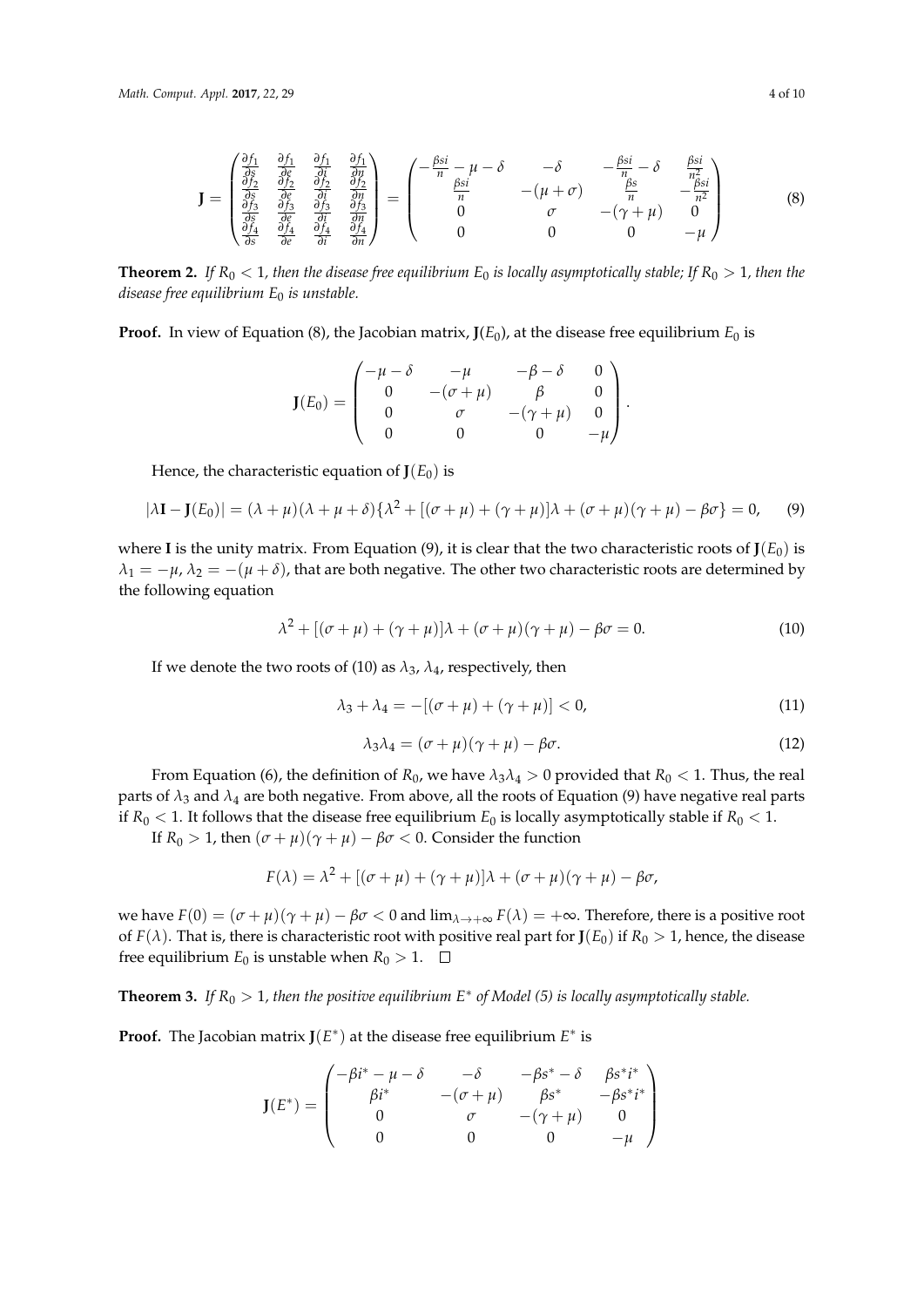which follows

$$
|\lambda I - J(E^*)| = (\lambda + \mu)(a_3 \lambda^3 + a_2 \lambda^2 + a_1 \lambda + a_0) = 0,
$$
\n(13)

where

$$
a_3 = 1, a_2 = \delta + \gamma + 3\mu + \sigma + \beta i^*,
$$
  
\n
$$
a_1 = 3\mu^3 + \delta\gamma + 2\delta\mu + \delta\sigma + \gamma\sigma + 2\mu\sigma + 2\beta i^*\mu + \beta i^*\sigma - \beta s^*\sigma + \beta \delta i^* + \beta \gamma i^*,
$$
  
\n
$$
a_0 = \gamma\mu^2 + \mu^2\sigma + \mu^3 + \delta\gamma\mu + \delta\mu\sigma + \gamma\mu\sigma + \beta i^*\mu^2 + \beta \delta i^*\sigma + \beta \gamma i^*\delta + \beta i^*\mu\sigma - \beta\mu s^*\sigma + \beta \delta \gamma i^* + \beta \gamma i^*\mu,
$$

and  $s^*$ , *i*<sup>\*</sup> are given in Equation (7).

Noting that

$$
\beta s^* \sigma = \sigma \gamma + \mu \gamma + \mu^2 + \sigma \mu, \ \beta \mu s^* \sigma = \mu \sigma \gamma + \mu^2 \gamma + \mu^3 + \sigma \mu^2,
$$

it is consequent that  $a_k > 0$ ,  $k = 0, 1, 2, 3$ . Further,  $a_1a_2 - a_0a_3 > 0$  can also be verified directly. In fact,

$$
a_1a_2 - a_0a_3 = 2\mu^2\delta + \delta^2\gamma + 2\delta^2\mu + \gamma\delta\mu + \delta^2\sigma + 2\beta\delta i^*\mu + \beta\delta i^*\sigma + \beta\delta^2 i^* + \beta\delta\gamma i^* + 2\mu^2\gamma + \delta\gamma^2 + 2\delta\mu\gamma + \gamma^2\mu + \gamma\mu\sigma + \beta\gamma\mu i^* + \beta\gamma\delta i^* + \beta\gamma^2 i^* + 6\mu^3 + 2\delta\gamma\mu + 6\mu^2\delta + 3\mu^2\gamma + 2\delta\gamma\mu + 6\mu^2\delta + 3\mu^2\gamma + 3\mu\delta\sigma + 3\mu^2\delta + 6\mu^2\beta i^* + 3\beta i^*\sigma\mu + 3\beta\mu\delta i^* + 2\beta\mu\gamma i^* + 2\mu^2\sigma + \delta\gamma\sigma + 2\delta\mu\sigma + \gamma\mu\sigma + \delta\sigma^2 + \mu\sigma^2 + 2\beta\sigma\mu i^* + \beta i^*\sigma^2 + \beta\delta\sigma + \beta\gamma\sigma i^* + \mu^2\beta i^* + 2\delta\mu\beta i^* + \beta i^*\mu\sigma + 2\beta^2 i^*\mu + \beta^2 i^*\sigma + \beta^2 i^*\delta + \beta^2 i^*\gamma.
$$

Hence, all the solutions of (13) have negative real parts by the Routh-Hurwitz criteria. Thus, *E*<sup>∗</sup> is locally asymptotically stable.  $\square$ 

## *2.3. Numerical Simulation of Stability*

In this part, we give two numerical examples to verify the stability results. Firstly, we set  $\beta = 0.1$ ,  $\gamma = 0.117$ ,  $\sigma = 0.15$ ,  $\mu = 0.000039$ ,  $\delta = 0.07$ . From Equation (6), we have  $R_0 = 0.8542 < 1$ . Hence, from Theorem 2, the disease free equilibrium of Model (5) is locally asymptotically stable. This can be observed in Figure [1a](#page-4-0) since the number of the infected individuals tends to 0 as  $t \to +\infty$ .

<span id="page-4-0"></span>

**Figure 1.** The dash line is the variation of *s*, while the solid line is the variation of *i*. (**a**) The local stability of the disease free equilibrium when  $R_0 < 1$ . *s* tends to 1 and *i* tends to 0 as  $t \to +\infty$ ; (**b**) The local stability of the positive equilibrium when  $R_0 > 1$ . *s* tends to  $s^* = 1/R_0 = 0.5853$  and *i* tends to  $i^* \approx 0.1488 > 0$  as  $t \to +\infty$ .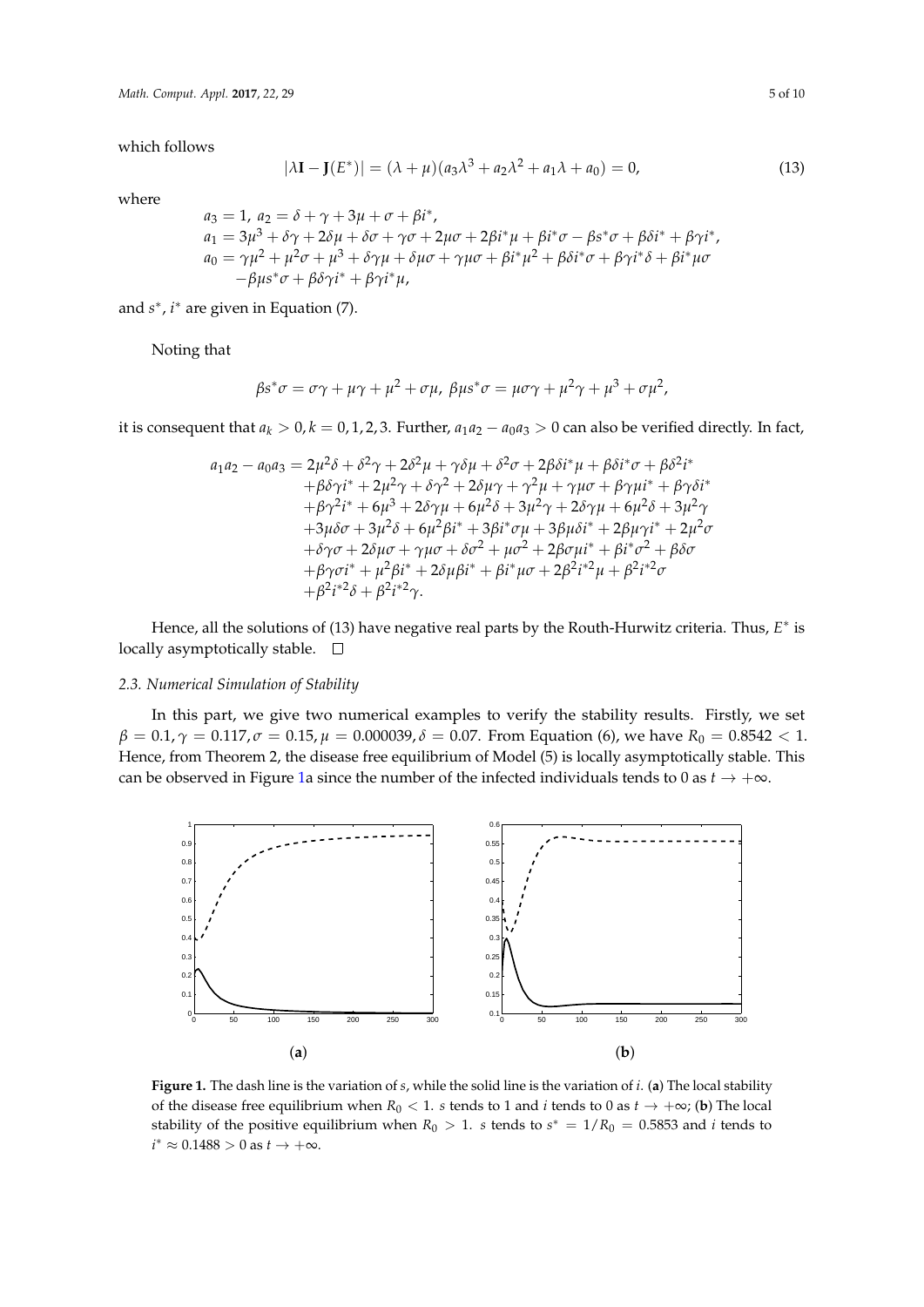Secondly, we set  $β = 0.2, γ = 0.117, σ = 0.25, μ = 0.000039, δ = 0.07$ . From Equation (6), we have  $R_0 = 1.7086 > 1$ . Hence, from Theorem 3, the positive equilibrium of Model (5) is locally asymptotically stable. It can be observed in Figure [1b](#page-4-0) since the number of the infected individuals tends to 0.1488 as  $t \rightarrow +\infty$ .

### <span id="page-5-0"></span>**3. Estimation of Basic Reproduction Number**

#### *3.1. Estimation Formula*

In this part, we will derive a formula that can be applied for the estimation of the basic reproduction number with the infected cases periodically notified by the surveillance organizations. We begin with Model (4). Noting that the number of the infected I is much smaller than the total population size N in a region, we set  $S \approx N$ , thus we rewrite the second and the third equation of Model (4) as follows

$$
\begin{cases} \frac{dE}{dt} = -(\sigma + \mu)E + \beta I, \\ \frac{dI}{dt} = \sigma E - (\gamma + \mu)I. \end{cases}
$$
\n(14)

Further, we suppose the increasing of the accumulation of the exposed and the infected is exponential [\[14\]](#page-9-9), that is

$$
E = a \exp(\lambda t), I = b \exp(\lambda t),
$$
\n(15)

where *λ* is the force of infection and a and b are constants determined by the initial values of *E* and *I*. Since Model (14) is linear,  $\lambda$  is the principal eigenvalue of the matrix

$$
A = \begin{pmatrix} -(\sigma + \mu) & \beta \\ \sigma & -\gamma + \mu \end{pmatrix}.
$$

It is direct to verify that one eigenvalue of *A* is positive and the other one of *A* is negative when  $R_0 > 1$ , hence, the value of  $\lambda$  is given by

$$
\lambda = \frac{-[(\sigma + \mu) + (\gamma + \mu)] + \sqrt{[(\sigma + \mu) + (\gamma + \mu)]^2 - 4[(\sigma + \mu)(\gamma + \mu) - \beta\sigma]}}{2},
$$
(16)

and from Equation (6) it can be further written as the following

$$
\lambda = \frac{-[(\sigma + \mu) + (\gamma + \mu)] + \sqrt{[(\sigma + \mu) + (\gamma + \mu)]^2 - 4(\sigma + \mu)(\gamma + \mu)(1 - R_0)}}{2}.
$$
 (17)

Thus, from Equation (17) we have

$$
R_0 = 1 + \frac{\lambda^2 + \lambda(\sigma + \gamma + 2\mu)}{(\sigma + \mu)(\gamma + \mu)}.
$$
\n(18)

The Equation (18) is the formula can be used for the estimation for the basic reproduction number of the transmission of HFMD during the prevalent stage of the disease. The parameter *λ* in Equation (18) can be evaluated via the newly infected cases notified by the surveillance organizations periodically. We add these data to get the accumulation of the infected cases, followed *λ* is estimated via curve fitting. The other parameters, *σ*, *µ*, *γ*, in Equation (18) can be obtained via demographical or pathological statistics.

#### <span id="page-5-1"></span>*3.2. Application of the Estimation Formula*

In this part, we give an example to show how to apply Equation (18) to obtain the estimation value of the basic reproduction number of the transmission of HFMD. The newly infected cases of HFMD in Singapore are periodically notified by Ministry of Health of Singapore that can be accessed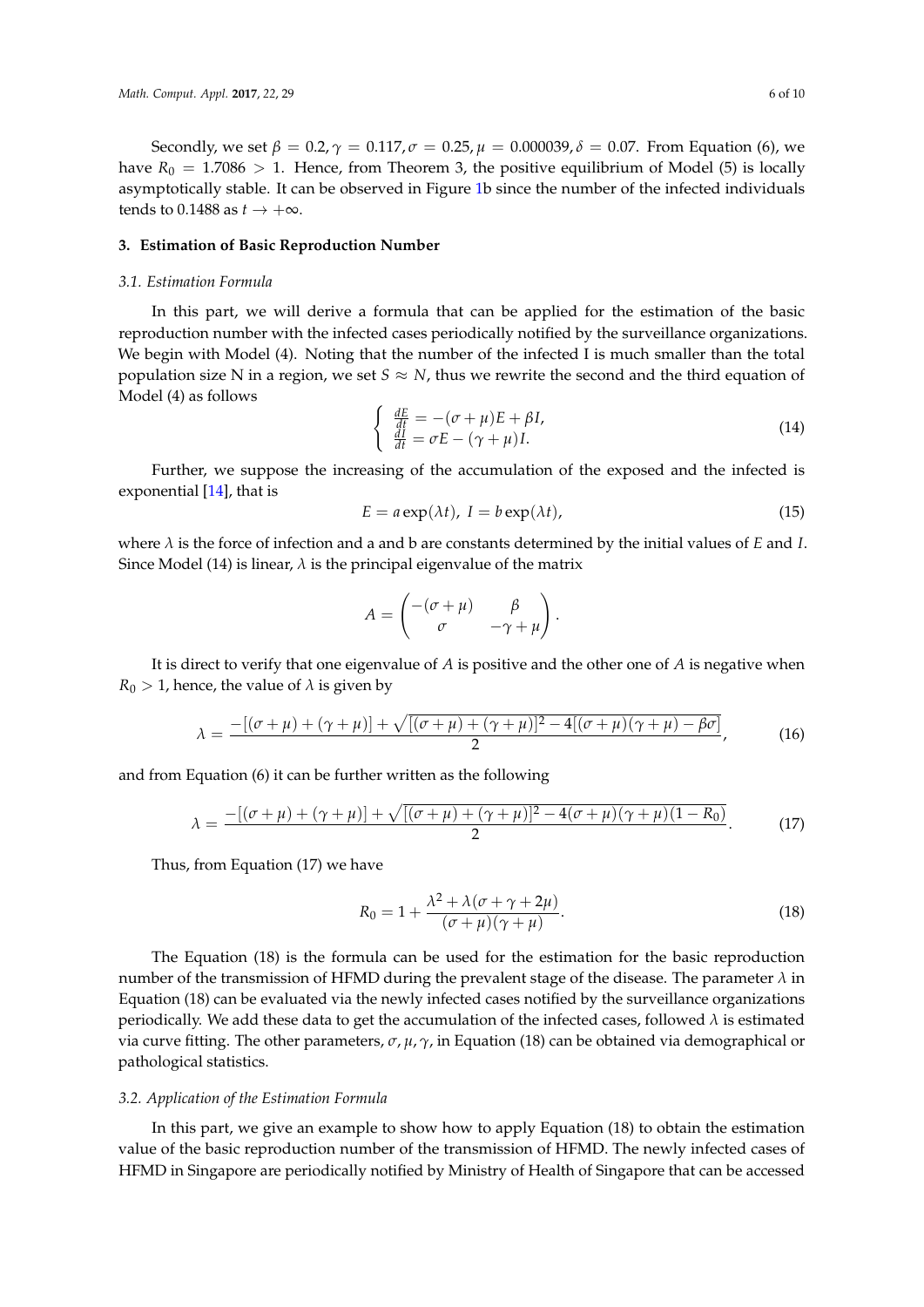from the website [\[15\]](#page-9-10). The newly infected cases of HFMD of years 2015 and 2016 of each e-weeks (epidemological weeks, consisting of 7 days) are depicted in Figure [2.](#page-6-0)

We first show how to estimate the value of  $\lambda$  in Equation (18). Noting that  $\lambda$  is the force of infection, which is the exponential increasing rate of the accumulation of the newly infected cases, we add the newly infected cases from the 1st e-week to the  $j<sup>th</sup>$  e-week of one year, where  $j = 2, \cdots, m$ and *m* is the last e-week of the year. Thus, we obtain the accumulation vector of the newly infected cases with respect to each e-week of that year consisting of *m* dimensions. We denote this vector as *y*. We define an *m* dimensional vector,  $x = (7, 14, 21, \dots, m \times 7)$ , as the time vector whose unit is days. Followed the MATLAB curve fitting toolbox is applied to fit *y* with respect to *x* as  $y = a \exp(bx)$ . Therefore, the value of *b* is the estimation of  $\lambda$ . An  $R - square$  value is used in MATLAB to show the goodness of the curve fitting. The value of *R* − *square* is between 0 and 1 and the curve fitting is better if it merits a larger *R* − *square* value. It is clear that the values of *R* − *square* and *b* are different if we apply curve fitting in different time intervals from the 1 *st* e-week to the *j th* e-week of one year. Hence we select the value of *j* that has the largest *R* − *square* value in that year and choose the corresponding value of *b* as the estimation of  $\lambda$  of that year.

<span id="page-6-0"></span>

**Figure 2.** The newly infected cases of years 2015 and 2016 in Singapore notified by Ministry of Health of Singapore. The red line is the variations of the newly infected cases of year 2015, and the black line is that of 2016.

For the transmission of HFMD in Singapore of year 2015, we obtain the largest *R* − *square* value of 0.9692 when  $j = 22$  and the corresponding value of *b* is 0.1317 (mean value of the 95% Confidence Interval). The curve fitting of *y* with respect to *x* from the 1st e-week to the 22nd e-week of year 2015 is depicted in Figure [3a](#page-7-0). Thus, the estimation value of *λ* in year 2015 is

$$
\lambda_{2015} = 0.1317. \tag{19}
$$

Similarly, we can also obtain the largest R-square value of 0.9720 when  $j = 22$  for the transmission of HFMD in Singapore of year 2016. The curve fitting of *y* with respect to *x* from the 1st e-week to the 22nd e-week of year 2016 is depicted in Figure [3b](#page-7-0). And the estimation value of *λ* (mean value of the 95% Confidence Interval) in year 2016 is

$$
\lambda_{2016} = 0.1462. \tag{20}
$$

Next, we determine the other parameters in Equation (18). The latent period of HFMD is 4–7 days [\[16\]](#page-9-11). Thus we set the average latent period as  $1/\sigma = 5.5$  days, that is,

$$
\sigma = \frac{1}{5.5} = 0.1818. \tag{21}
$$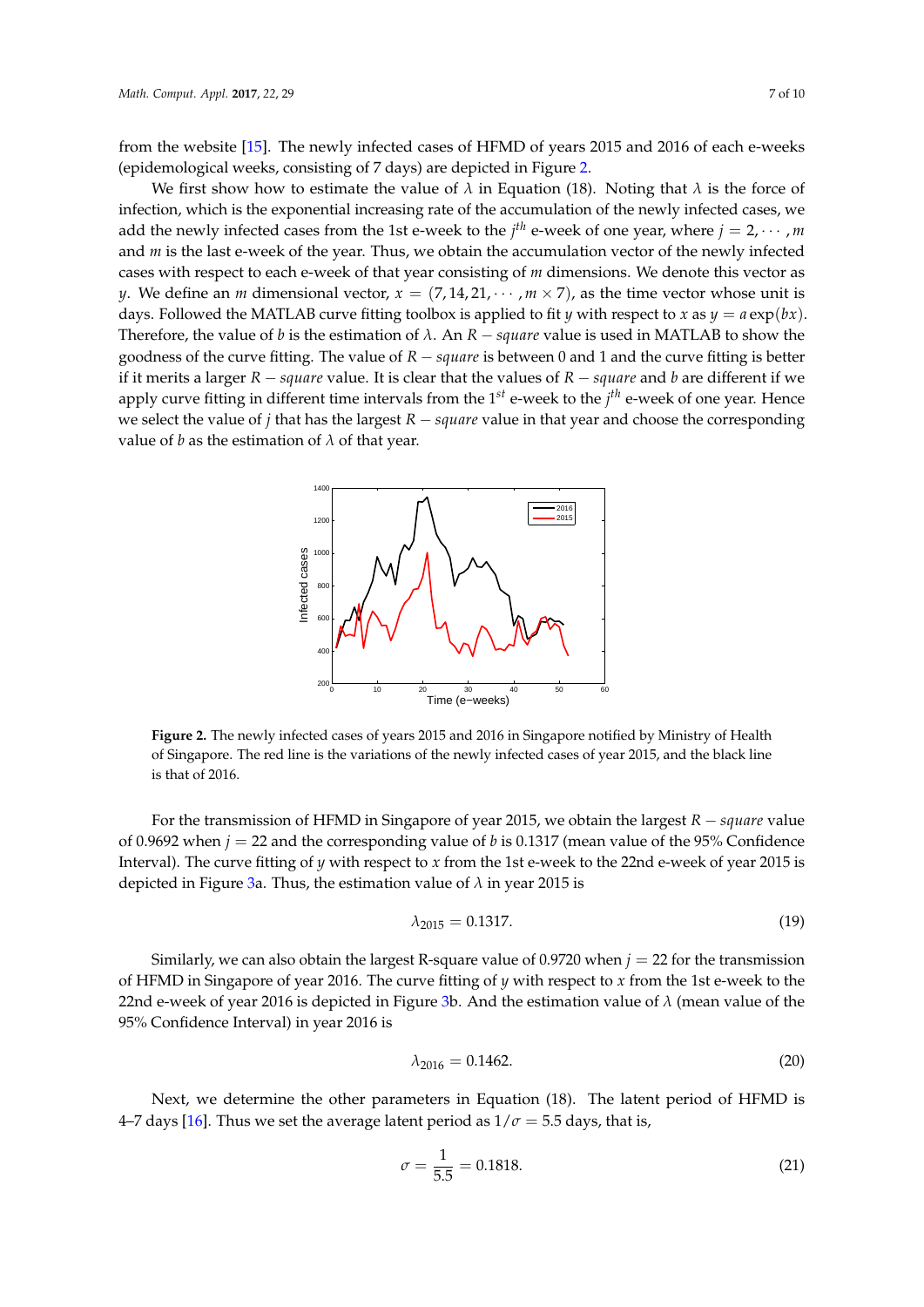<span id="page-7-0"></span>

**Figure 3.** The accumulative infected cases fitted by the curve  $y = a \exp(bx)$ . (a) The year 2015; (**b**) The year 2016.

The period for an infected individual to recover from HFMD is 7–10 days [\[7\]](#page-9-4). We also set the average recovery period as  $1/\gamma = 8.5$  days, that is,

$$
\gamma = \frac{1}{8.5} = 0.1176. \tag{22}
$$

The life expectancy at birth of Singapore of year 2015 is 82.7 years [\[17\]](#page-9-12). Thus, we set

$$
\mu = \frac{1}{82.7 \times 365} = 0.00003313. \tag{23}
$$

Now the parameters appeared in Equation (18) are all estimated. Substituting Equations (19), (21)–(23) into Equation (18), we obtain that the basic reproduction number of the transmission of HFMD of year 2015 in Singapore is

$$
R_0(2015) = 1.1924. \t\t(24)
$$

And from Equations (18), (20)–(23), the basic reproduction number of the transmission of HFMD of year 2016 in Singapore is

$$
R_0(2016) = 1.2146. \t\t(25)
$$

## *3.3. Real Time Estimation of R*<sup>0</sup>

In Section [3.2,](#page-5-1) we estimate the basic reproduction number  $R_0$  of the transmission of HFMD in Singapore of years 2015 and 2016, respectively. We call this the yearly estimation of *R*<sub>0</sub>. From the estimation process, we know that the basic reproduction number can be estimated till we have the newly infected cases of each e-week in the whole year. However, it is more appropriate to estimate the basic reproduction number of the present e-week with the previous data used, that is, we should estimate the real time basic reproduction number. In this part, we elaborate on this topic.

In Section [3.2,](#page-5-1) we have supposed that the accumulation of the newly infected cases is exponential increasing (refer to Equation (15)) and they are solutions of the simplified Model (14). Theoretically, the accumulations of the newly infected cases with respect to time are corresponding to the integration of the newly infected cases. Hence, we also suppose that the increasing (or decreasing) of the newly infected cases is exponential since the derivation of the exponential function is still an exponential one. Based on this observation, we can realize the real time estimation of the basic reproduction number.

The details to realize the real time estimation is as follows. Suppose that we want to estimate the  $R_0$  of the  $h^{th}$  e-week. We collect the newly infected cases,  $y_{h-j+1}, y_{h-j+2}, \cdots, y_h$ , of the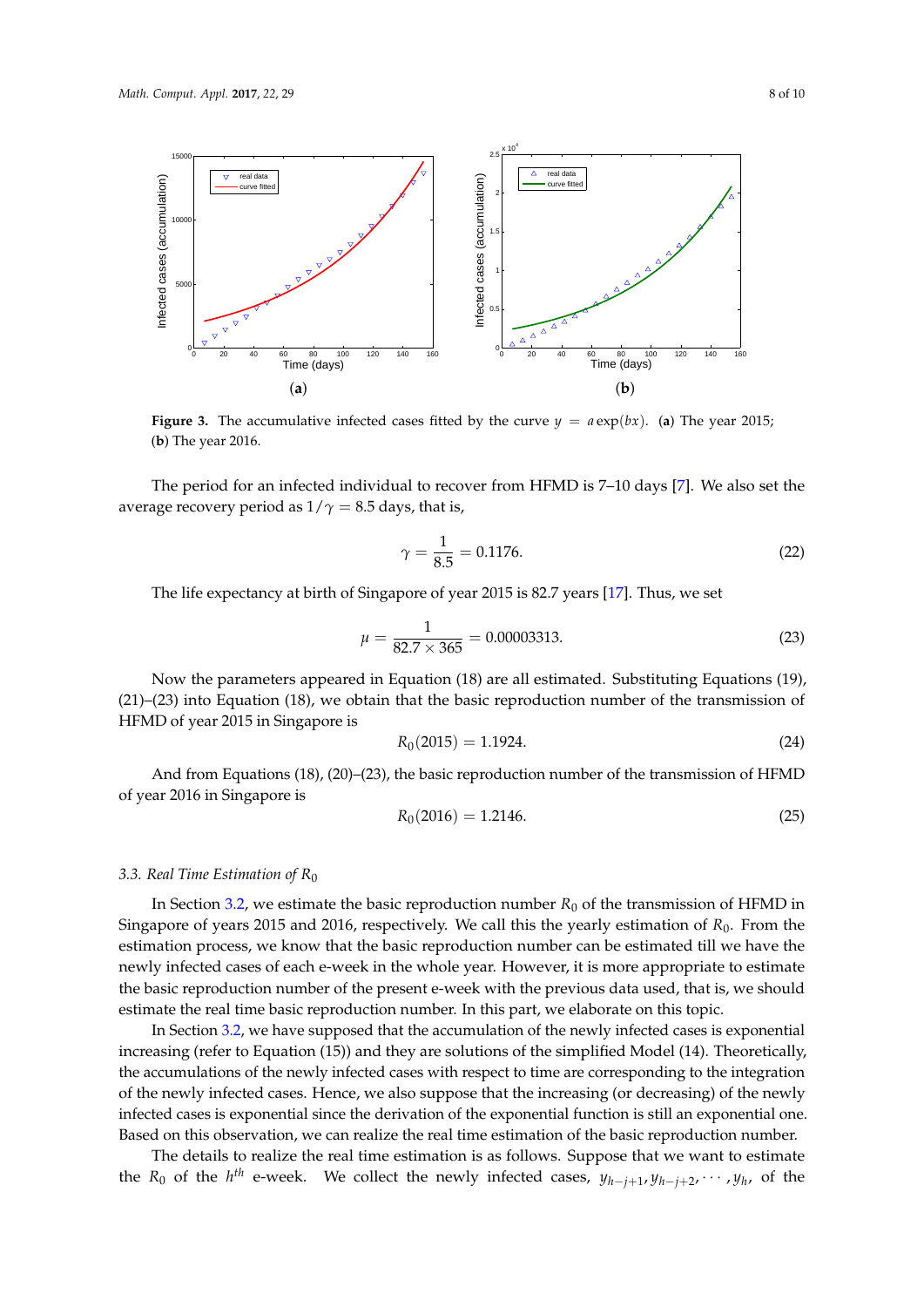<span id="page-8-0"></span> $(h-j+1)$ <sup>th</sup>,  $(h-j+2)$ <sup>th</sup>,  $\cdots$ , *h*<sup>th</sup> e-week, and denote the data as a vector *y*. Denote *x* as the vector  $(7, 14, \dots, j \times 7)$  since the time unit is days. Followed, we fit *y* with respect to *x* as  $y = a \exp(bx)$  to obtain  $λ = b$ . Substituting the estimated  $λ$  together with Equations (21)–(23) into Equation (18), we obtain the estimation of the basic reproduction number at the *h th* e-week. With this process applied to different *h*, we obtain the real time estimation of  $R_0$ . Figure [4](#page-8-0) depicts the variations of  $R_0$  of the transmission of HFMD in Singapore of years 2015 and 2016. We note that in Figure [4,](#page-8-0) we set *j* = 6.



**Figure 4.** The real time estimation of the basic reproduction number of hand-foot-mouth disease (HFMD) in Singapore of years 2015 and 2016. The time zone is from the 6th e-week of 2015 to the last e-week of 2016.

#### **4. Discussion**

Mathematical models are now widely applied to analyze the transmission of communicable diseases. The basic reproduction number is the key parameter in theoretical analysis of the models. Usually, the disease free equilibrium is stable when the basic reproduction number is less than 1, and the endemic (positive) equilibrium exists which is stable when the basic reproduction number is larger than 1. In this paper, the HFMD model with standard incidence rate established has been proven to be consistent with this threshold property of the basic reproduction number.

The basic reproduction number is also important in practice. The value of this parameter is related to the severity of the transmission of the infectious diseases, can provide references for the strength of control measures should be taken for health policy makers. Hence, how to estimate the value of the basic reproduction number for communicable disease receives more and more attention by researchers [\[1,](#page-9-0)[12–](#page-9-6)[14](#page-9-9)[,18\]](#page-9-13). In this paper, we provide a formula to estimate the basic reproduction number both yearly and real time for the transmission of HFMD. And the transmission of HFMD in Singapore of years 2015 and 2016 is as an example to show that the formula can be used in practice. It is estimated that the yearly basic reproduction number of HFMD in Singapore is 1.1924 of year 2015 and 1.2146 of year 2016. Both of them are greater than 1, which implies that HFMD was prevalent in Singapore during these two years.

In Section [3,](#page-5-0) we take the mean values of the parameters to estimate the basic reproduction number. However, in fact, some parameters in Equation (18) vary their values in intervals. That is, the latent period is 4–7 days, the recovery period is 7–10 days and the 95% Confidence Interval of *λ* of year 2015 is [0.01182, 0.01451], of year 2016 is [0.01316, 0.01608]. From Equation (18), we can obtain the yearly basic reproduction number of year 2015 is in the interval [1.1339, 1.2613] and of year 2016 is in the interval [1.1496, 1.2914].